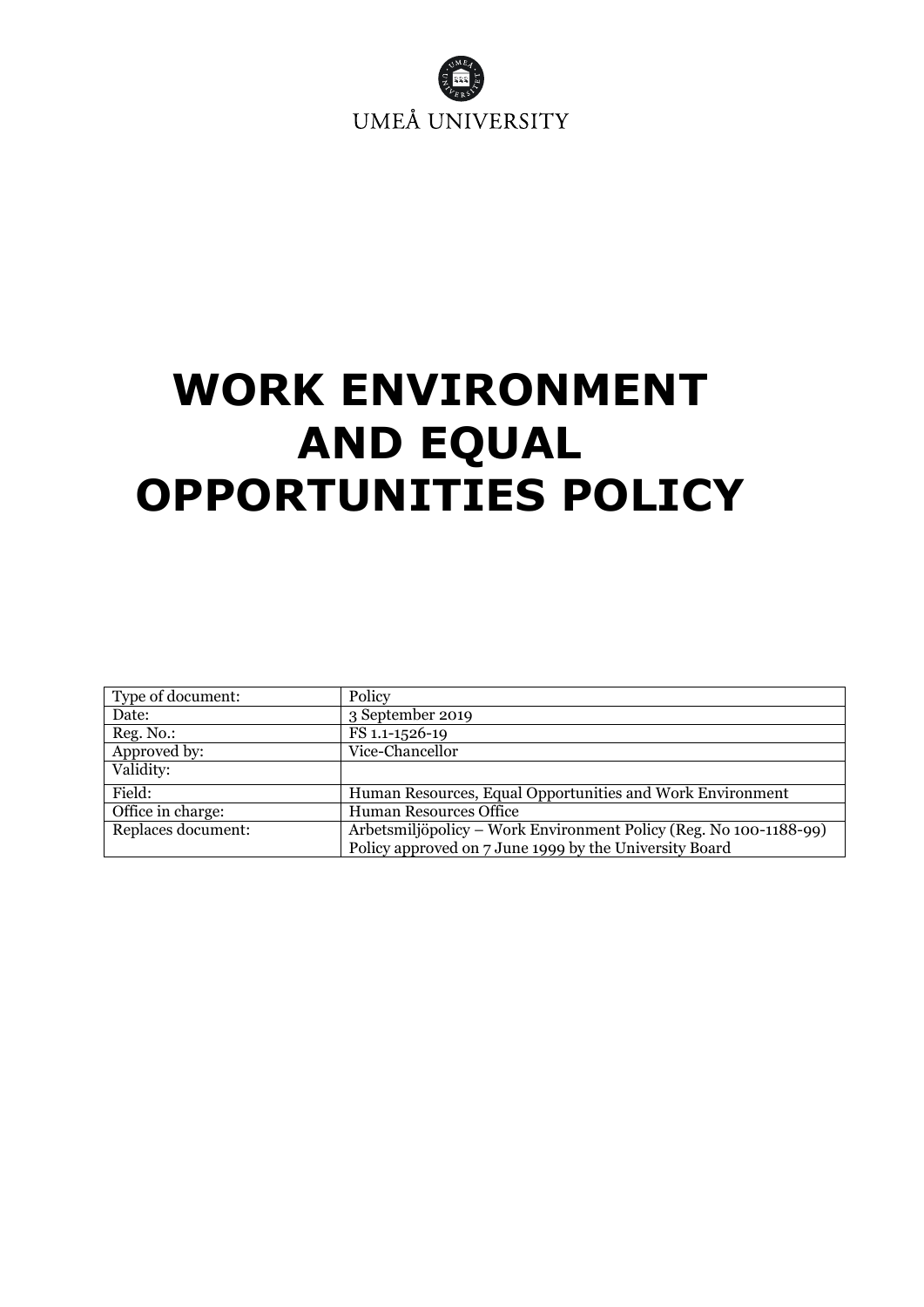

# Content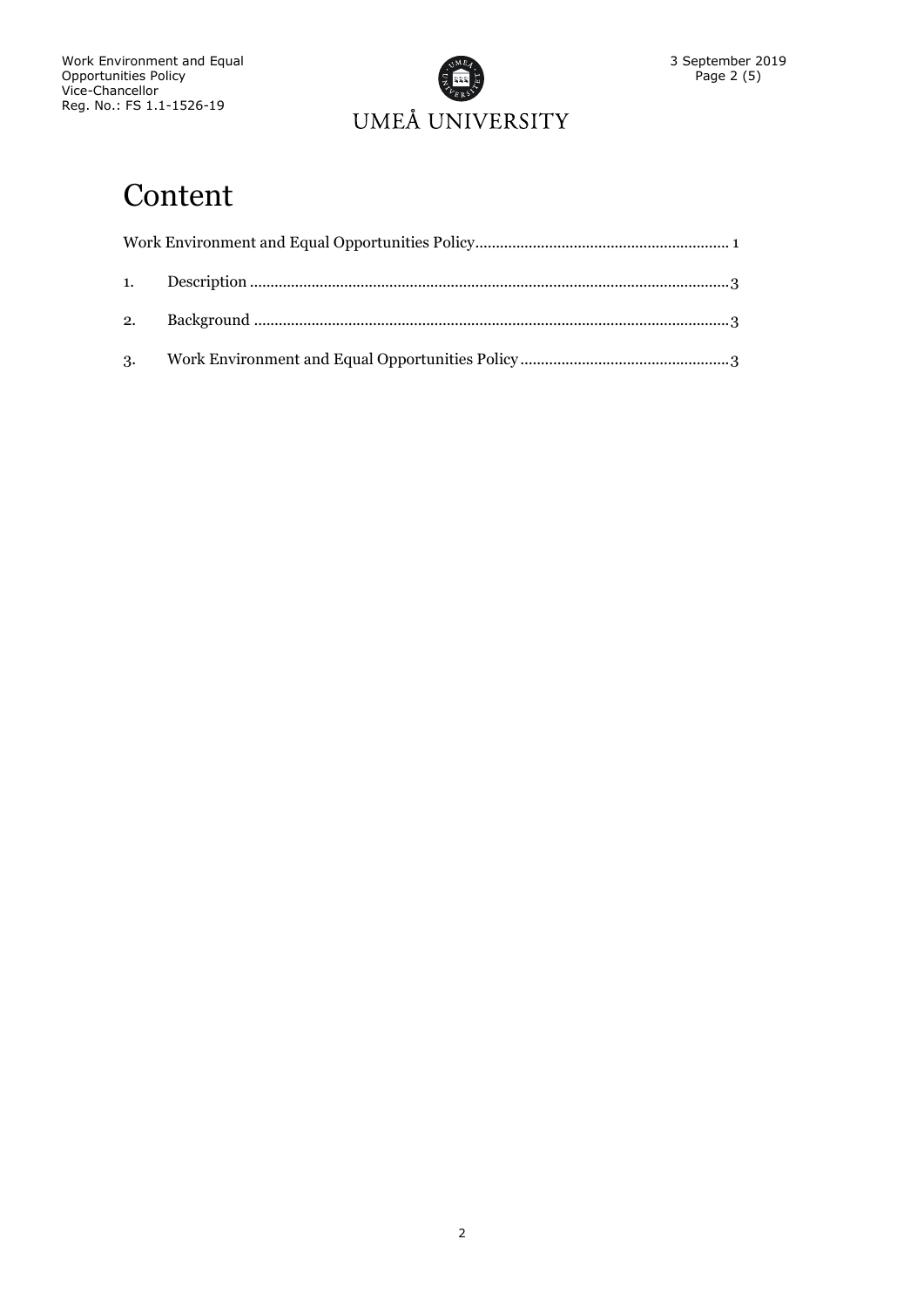

## <span id="page-2-0"></span>1. Description

The Work Environment and Equal Opportunities Policy aims to provide guidelines for the work environment strivings and should overall describe the working conditions and work environment in the organisation, and how these conditions should be formed. The policy is regulates the systematic work environment and equal opportunities work.

# <span id="page-2-1"></span>2. Background

The regulations that form the basis for the drafting of this policy are the Work Environment Act (Arbetsmiljölagen), the Discrimination Act (Diskrimineringslagen), the provision for Organisational and Social Work Environment (AFS 2015:4) and the provision for Systematic Work Environment Management (AFS 2001:01).

Since the former Work Environment Policy was approved, the Swedish working life and its challenges have remarkably changed.

This policy visualises how Umeå University works in an encouraging and preventive way when it comes to work environment and equal opportunities. The work is carried out systematically in four steps: investigating, analysing/assessing, attending to and following up. To achieve a positive physical, mental, organisational and social work environment, it presupposes that we all actively participate and together create an inclusive organisation that supports us all on equal terms.

The following policy has integrated the student and work environment perspective with the equal opportunities perspective. Work Environment and Equal Opportunities Policy replaces Work Environment Policy 100-1188-99.

### <span id="page-2-2"></span>3. Work Environment and Equal Opportunities Policy

A good physical, mental, organisational and social work environment on equal terms is a strategically important issue at Umeå University. By focusing on employees' and students' health, we create the best conditions for a sustainable work and student life. The University should be a workplace and study environment that is characterised by job satisfaction, security, development, participation, trust and respect for equal rights for everyone.

Equal opportunities goes without saying, and we should jointly work to promote equality, gender equality and diversity in the long term at Umeå University. We should also actively work to prevent and counteract all forms of discrimination, harassment and bullying. All employees and students should be given the opportunity to work and study on equal terms at Umeå University, regardless of gender, ethnicity, religion or other belief, disability status, sexual orientation, gender identity and expression, and age. Umeå University has a zero tolerance policy for all types of discrimination, harassment and bullying.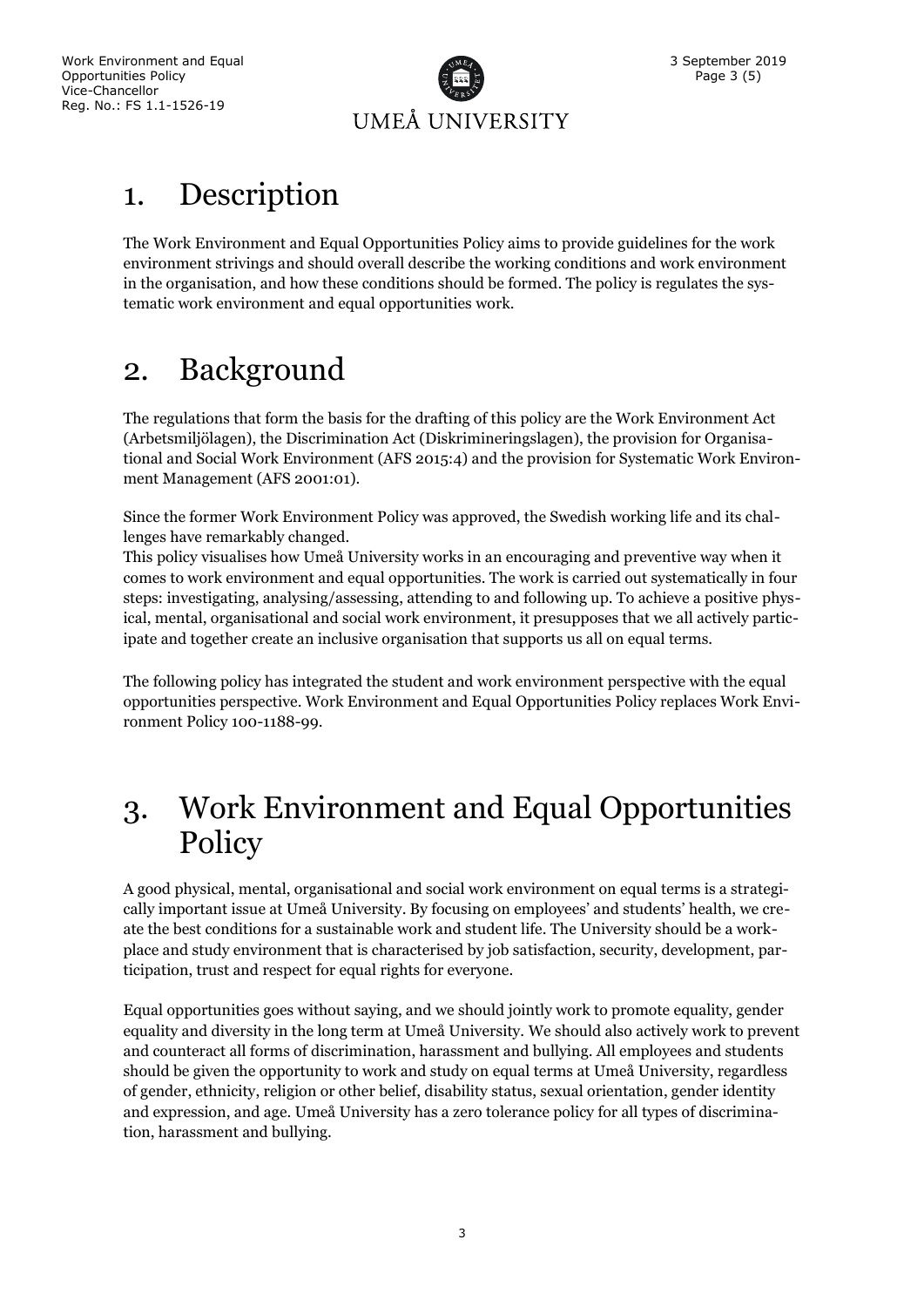

The physical work environment should be safe, accessible and functional. Work and studies should be organised and planned so that employees and students do not risk being exposed to work loads that can lead to physical or mental harm. A good work environment on equal terms is characterised by good cooperation and good communication between leaders, employees and students.

Work environment and equal opportunities should by a comfortable margin live up to regulations and agreements. This work should be undertaken in collaboration between the employer, employee, students, trade unions, safety representatives, equal opportunities organisations and students' unions, and in collaboration with the occupational health care services.

### **Responsibility**

The Vice-Chancellor has the outmost responsibility for the work environment and equal opportunities endeavours at Umeå University. This responsibility involves leading and following up the University's work environment and equal opportunities work on an overall level. The Vice-Chancellor is responsible for providing written allocation of tasks regarding work environment efforts, and to assignments related to equal opportunities work, to subordinate managers who in turn should allocate tasks to heads of department or equivalent. Those who are allocated tasks should have sufficient resources, knowledge and authority to accomplish the tasks. The head of department or other head of office is responsible for and lead the department's/office's work environment and equal opportunities work.

All employees and students at Umeå University have the responsibility to contribute to creating a good work environment under equal terms. Employees and students also have the responsibility to take part in the work environment and equal opportunities work by following instructions, regulations, routines and by paying attention to and report incidents and risks.

#### **Umeå University can accomplish the policy vision by**

- integrating work environment and equal opportunities strivings with daily work and in the organisational development. including questions of work environment and equal opportunities in workplace meetings and in interface groups on all levels.
- carrying out systematic work environment and equal opportunities work by annually carrying out investigations and risk assessments, taking measures, and following up risks to prevent ill health, accidents and discrimination.
- carrying out risk assessments prior to any changes, that are not a part of the everyday operations, to prevent ill health and accidents.
- reporting and, when necessary, investigating all work environment and equal opportunities related accidents and incidents to be able to take measures to prevent ill health and accidents.
- carrying out early and structured rehabilitation of employees so that the rehabilitative actions can facilitate and enable a sustainable and long-lasting return to work.